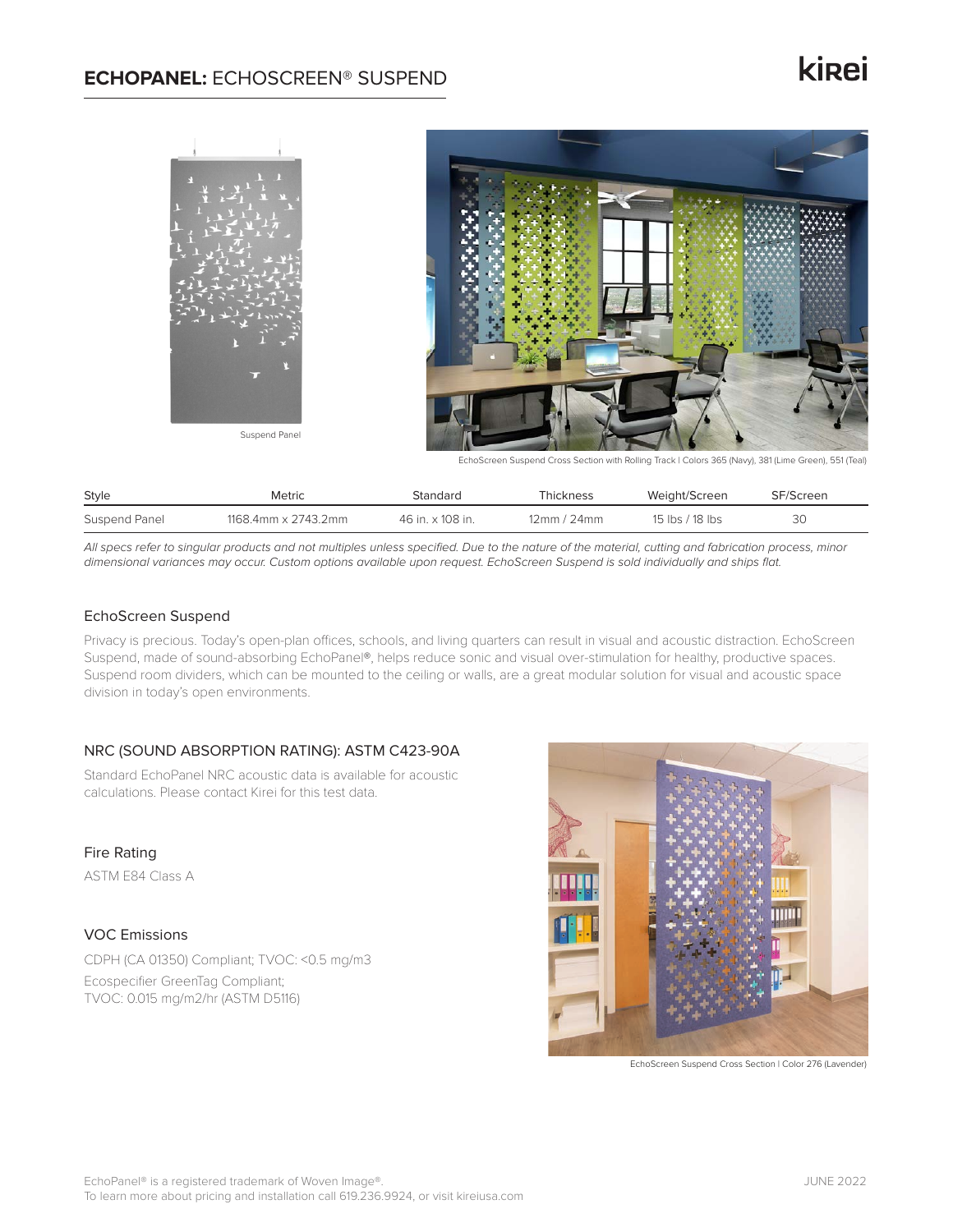### **ECHOPANEL:** ECHOSCREEN® SUSPEND

#### Available Standard EchoScreen Suspend Designs





Off The Grid



EchoScreen Suspend 3 Little Birds | Color 444 (Gray)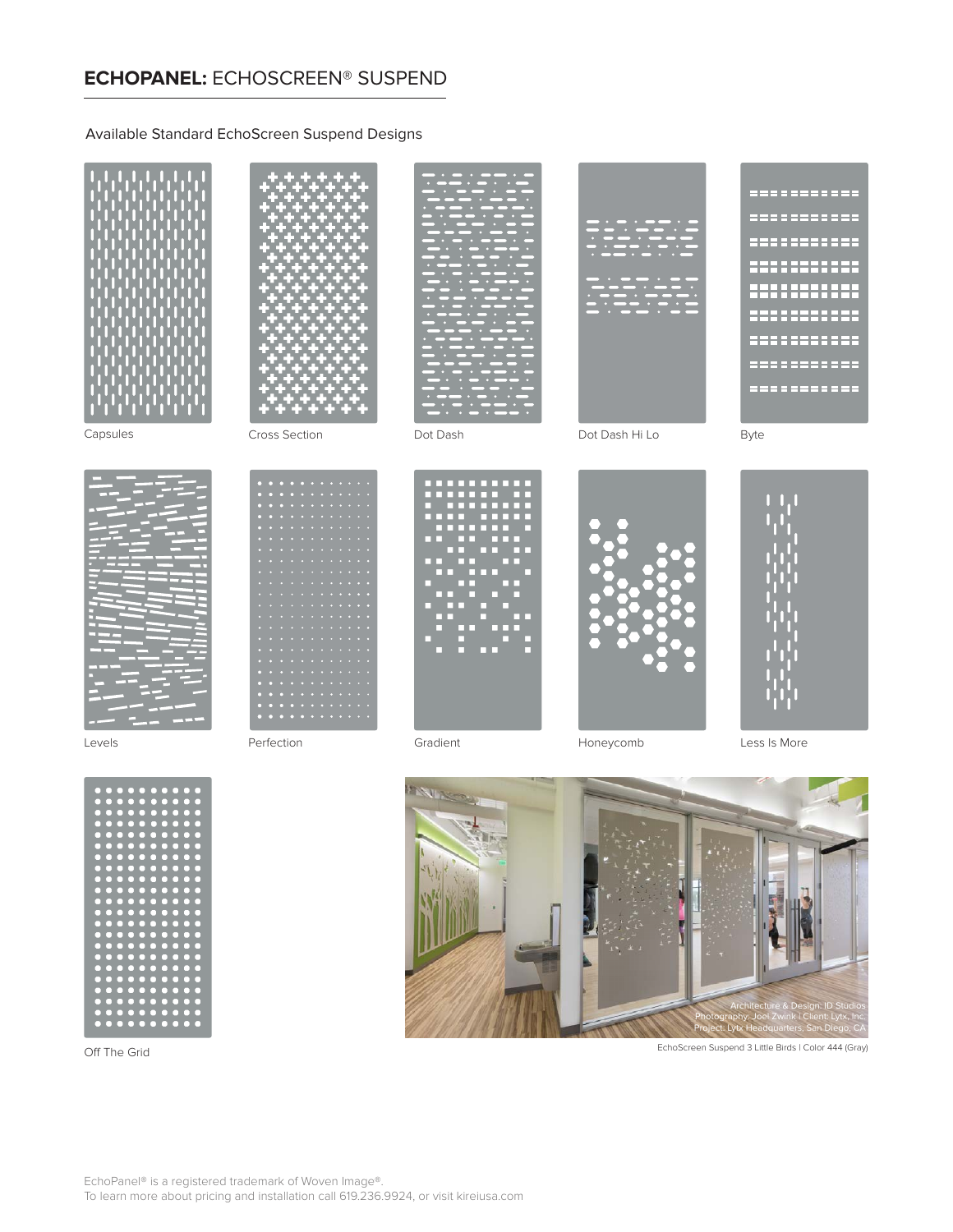# kirei

#### Available EchoScreen Suspend Triptychs



### Available Solid Colors

| 101   Frost<br>$12mm \cdot 24mm$          | 108   Yellow<br>12mm                     | 124   Ochre<br>12mm · 24mm          | 167   Cinnamon<br>$12mm \cdot 24mm$ | 193   Rouge<br>12mm              | 269   Wine<br>$12mm \cdot 24mm$  | 274   Orchid<br>$12mm \cdot 24mm$   | 276   Lavender<br>12mm           | 295   Dark Orange<br>12mm                |
|-------------------------------------------|------------------------------------------|-------------------------------------|-------------------------------------|----------------------------------|----------------------------------|-------------------------------------|----------------------------------|------------------------------------------|
|                                           |                                          |                                     |                                     |                                  |                                  |                                     |                                  |                                          |
| 325   Viridian Green<br>$12mm \cdot 24mm$ | 330   lvy<br>$12mm - 24mm$               | 338   Jade<br>12mm                  | 349   Vineyard<br>12mm              | 365   Navy<br>$12mm \cdot 24mm$  | 381   Lime Splice<br>12mm        | 384   Seaweed<br>$12mm \cdot 24mm$  | 402   Taupe<br>$12mm \cdot 24mm$ | 442   Speckled Gray<br>$12mm \cdot 24mm$ |
|                                           |                                          |                                     |                                     |                                  |                                  |                                     |                                  |                                          |
| 444   Gray<br>12mm                        | 447   Slate<br>$12mm \cdot 24mm$         | 454   Mushroom<br>$12mm \cdot 24mm$ | 468   Vanilla<br>$12mm \cdot 24mm$  | 487   Blush<br>$12mm \cdot 24mm$ | 500   White<br>$12mm \cdot 24mm$ | 542   Charcoal<br>$12mm \cdot 24mm$ | 550   Onyx<br>$12mm \cdot 24mm$  | 551   Teal<br>12mm                       |
|                                           |                                          |                                     |                                     |                                  |                                  |                                     |                                  |                                          |
| 576   Magenta<br>12mm                     | 579   Olive Green<br>$12 \, \mathrm{mm}$ | 580   Sage<br>$12mm \cdot 24mm$     | 633   Pacific<br>$12mm \cdot 24mm$  | 660   Coronet<br>$12 \text{mm}$  | 908   Ivory<br>$12mm \cdot 24mm$ |                                     |                                  |                                          |



EchoScreen Suspend 3 Little Birds | Color 633 (Pacific)

#### Customize it!

Have a design in mind for EchoScreen Suspend? Contact Kirei for information on how to create custom EchoScreen Suspend.